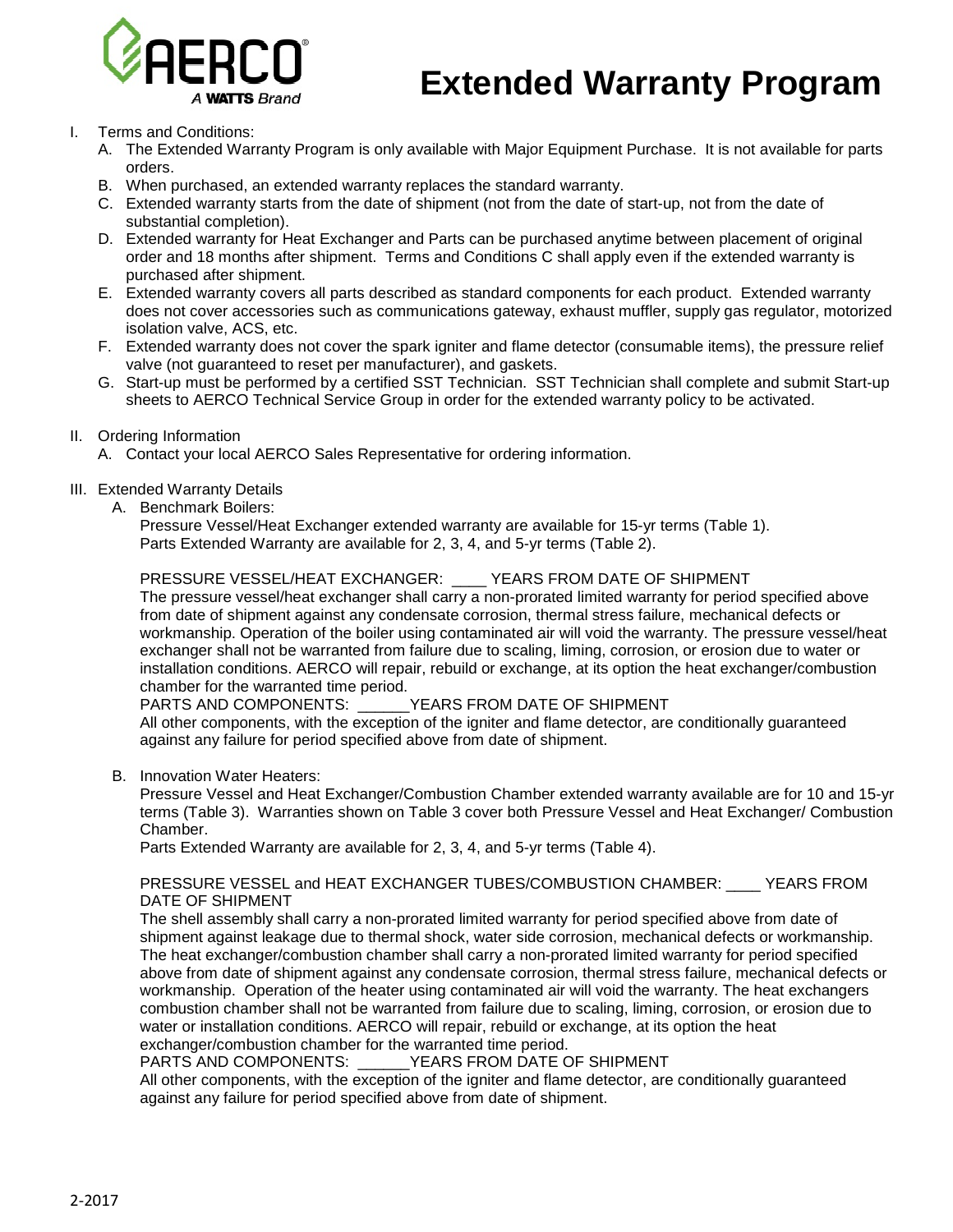

# **Extended Warranty Program**

C. Modulex Boilers:

Pressure Vessel/Heat Exchanger extended warranty are available for 15-yr terms (Table 5).

## PRESSURE VESSEL/HEAT EXCHANGER: \_\_\_\_ YEARS FROM DATE OF SHIPMENT

The pressure vessel/heat exchanger shall carry a non-prorated limited warranty for period specified above from date of shipment against any condensate corrosion, thermal stress failure, mechanical defects or workmanship. Operation of the boiler using contaminated air will void the warranty. The pressure vessel/heat exchanger shall not be warranted from failure due to scaling, liming, corrosion, or erosion due to water or installation conditions. AERCO will repair, rebuild or exchange, at its option the pressure vessel/heat exchanger for the warranted time period.

### *Table 1. EXTENDED WARRANTY, BMK Heat Exchanger*

| Model           | 15 Year HX Warranty<br>PART NO. |
|-----------------|---------------------------------|
| <b>BMK 750</b>  | 24337-2-1                       |
| <b>BMK 1000</b> | 24337-2-2                       |
| <b>BMK/1500</b> | 24337-2-3                       |
| <b>BMK 2000</b> | 24337-2-4                       |
| BMK 2500/3000   | 24337-2-5                       |
| <b>BMK 6000</b> | 24337-2-6                       |

#### *Table 2. EXTENDED WARRANTY, BMK Parts*

|                 | 2 Year    | 3 Year    | 4 Year    | 5 Year    |
|-----------------|-----------|-----------|-----------|-----------|
| <b>MODEL</b>    | Parts     | Parts     | Parts     | Parts     |
|                 | Warranty  | Warranty  | Warranty  | Warranty  |
|                 | PART NO.  | PART NO.  | PART NO.  | PART NO.  |
| <b>BMK 750</b>  | 24338-1-1 | 24338-2-1 | 24338-3-1 | 24338-4-1 |
| <b>BMK 1000</b> | 24338-1-2 | 24338-2-2 | 24338-3-2 | 24338-4-2 |
| <b>BMK 1500</b> | 24338-1-3 | 24338-2-3 | 24338-3-3 | 24338-4-3 |
| <b>BMK 2000</b> | 24338-1-4 | 24338-2-4 | 24338-3-4 | 24338-4-4 |
| <b>BMK 3000</b> | 24338-1-5 | 24338-2-5 | 24338-3-5 | 24338-4-5 |
| <b>BMK 6000</b> | 24338-1-6 | 24338-2-6 | 24338-3-6 | 24338-4-6 |